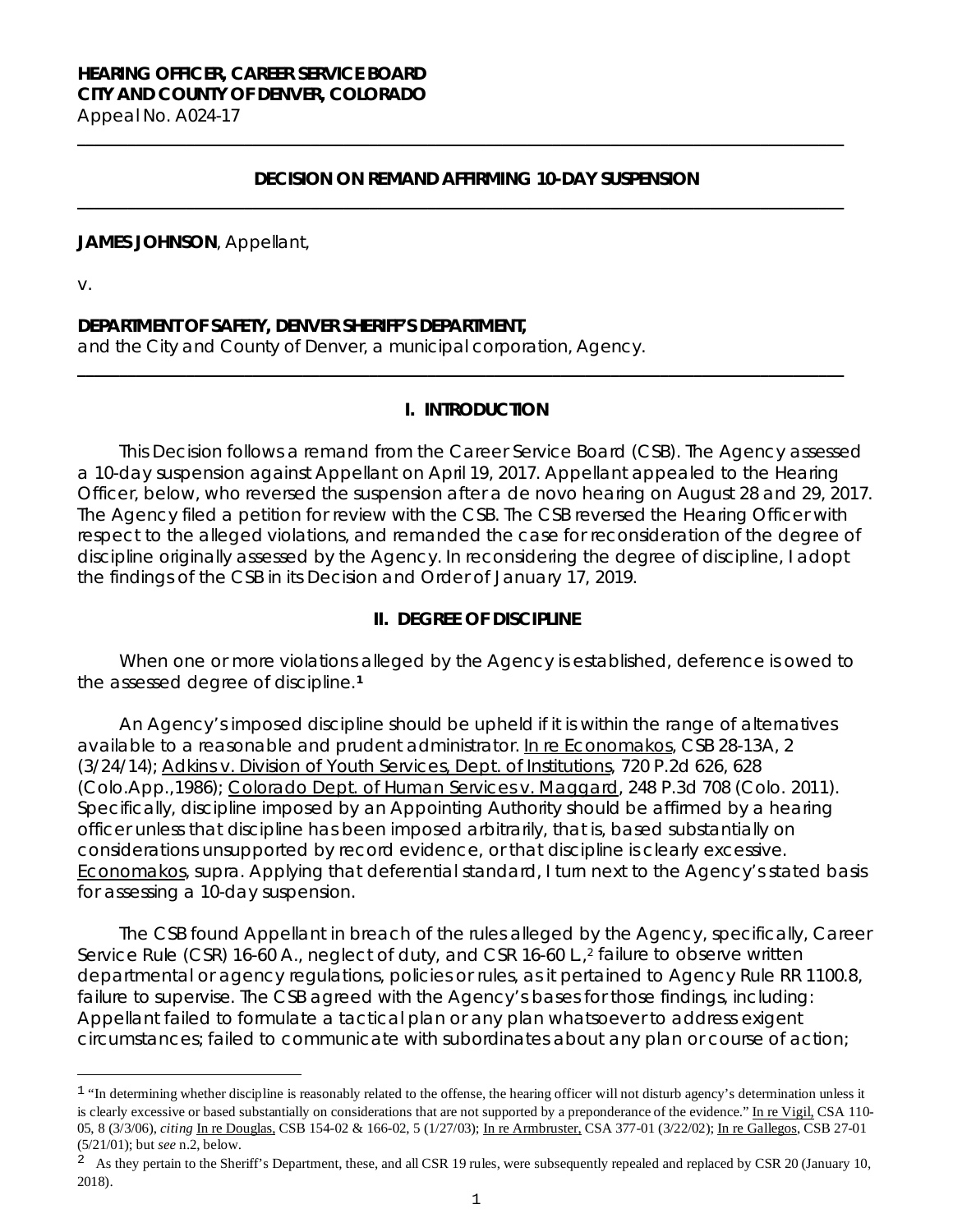and failed to provide a plan or course of action to subordinates. In re Johnson, CSB 24-17A, 3 (1/17/19). The Board also agreed with the Agency's finding Appellant breached the minimum qualification of his position in failing to apply problem solving techniques to his position. [*Id.*]. The CSB's agreement with the Agency's findings, perforce, renders them reasonable.

The first step for the decision maker in following the disciplinary decision matrix is to elect a conduct category that describes the wrongdoing. A violation of RR 1100.8. falls between category B and F. The Agency's decision-maker, Civilian Review Administrator Shannon Elwell, assigned Johnson's conduct to category D, for his neglect of duties and failure to supervise [Elwell testimony; Exh. 27]**.** Category D describes conduct that is:

…substantially contrary to the guiding principles of the Department or that substantially interferes with its mission, operations, or professional image, or that involves a demonstrable serious risk to deputy sheriff, employee or public safety.

# [Exh. 20-23, 20-90].

1. Guiding Principles. The Agency's Guiding Principles are:

**Honesty:** Being ethical and honest in everything we do or say. **Respect:** Treating others as we would want to be treated. We will uphold the values of the constitution of this nation, including freedom from prejudice and favoritism, and providing justice for all.

**Fairness:** Acting with respect to all, including other employees and the public. **Openness:** Being objective, accessible, tolerant, flexible and adaptable. We will listen to others' points of view, striving for open communication and willingness to compromise.

**Teamwork:** Encouraging a harmonious, supportive environment, putting the "team" first, and fostering positive working relationships.

**Judgment:** Making reasonable decisions based on common sense and good judgment.

**Sensitivity:** Recognizing the humanity in others and being able to deal with difficult people and situations with compassion and concern.

**Personal Leadership:** Taking personal responsibility and initiative to get things done. Being proactive, rather than reactive. Setting goals and looking toward the future. We will set a positive example for others to follow.

**Integrity:** Having the courage to do the right thing, maintaining self-discipline, control and self-restraint.

**Accountability:** Being accountable for everything we do.

**Professionalism:** Demonstrating skill, knowledge and competency in carrying out all assigned duties. Striving for excellence and continued self-improvement.

# [Exh. 20-50].

Elwell referred only globally to these principles; however, failings of some of these principles emerge when considering Johnson's conduct in view of the CSB findings.

**Judgment**: The CSB found Johnson "had made incorrect assumptions about what the plan was (having failed to communicate with any subordinate regarding any plan or course of action)…." [Johnson, supra]. This failing also applied to his lack of leadership.

**Leadership**: The CSB found Johnson's conduct "did not rise to the level of leadership required by the situation" in that he failed to articulate a tactical plan, did not know what his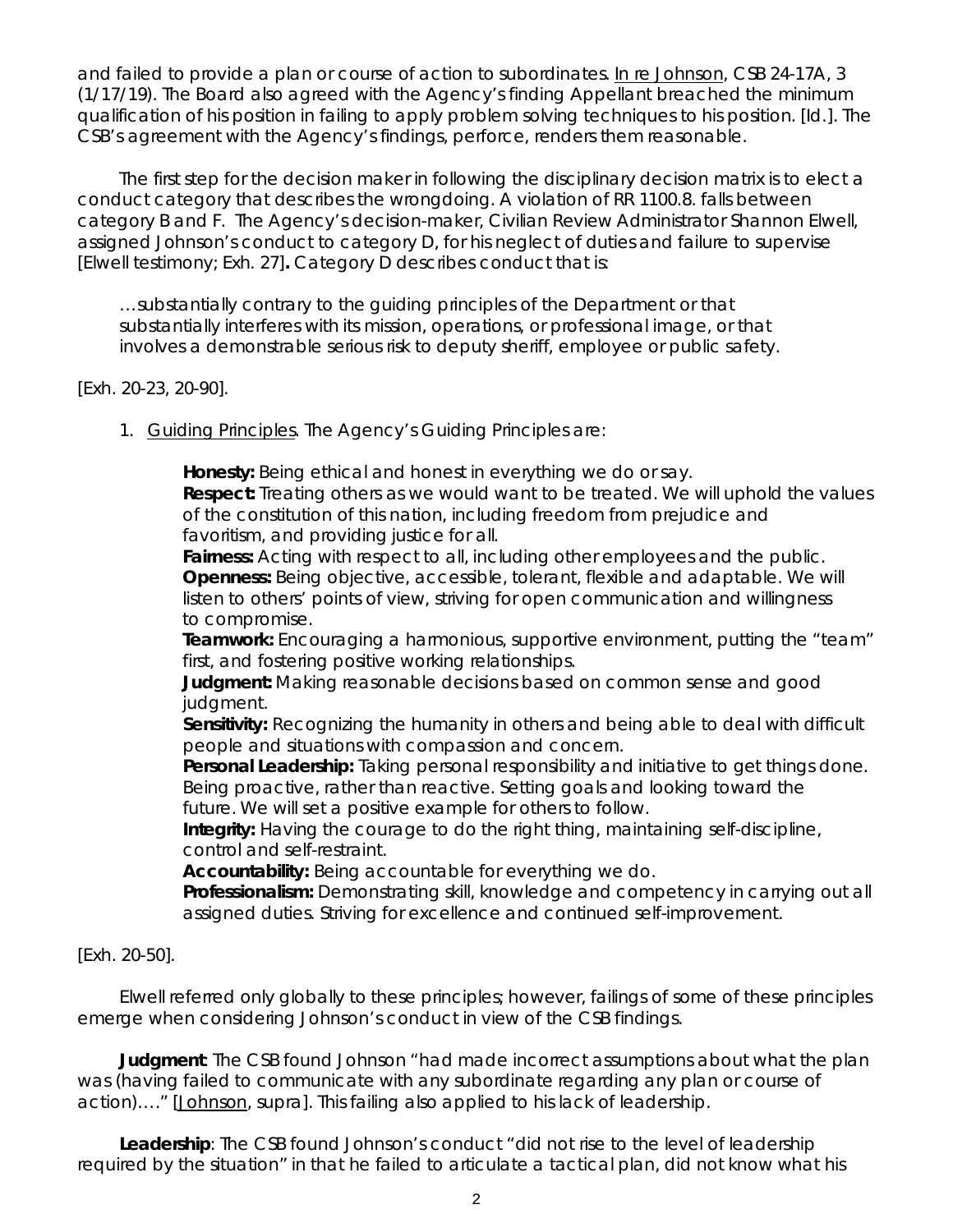subordinates planned, made incorrect assumptions about the plan, and failed to provide any course of action," [*Id*.], and "instead of leading, instead of commanding or acting or advising or deciding, he simply sat back and watched. From the Agency's standpoint, this was unacceptable." [*Id*. at n.2].

**Accountability**: "The record reflects that Appellant did virtually nothing during a crisis situation." [*Id*. at 6].

**Professionalism**: The CSB found Johnson failed to uphold one of the minimum qualifications of his Classification Specifications [Exh. 34] - apply problem solving techniques to the situation. The CSB stated

Here, the record reflects that Appellant's performance during the incident did not rise to the level of meeting minimum job requirements and, as a result, was in violation of the Career Service Rules requiring adequacy of work performance. We see no evidence in the record of Appellant applying problem solving techniques, attempting to find alternate solutions to the complex problems he and his subordinates were facing, or that he was sifting out relevant versus irrelevant information to make logical judgments.

[Johnson, *supra*; Exh. 34-3[\]3](#page-2-0). In light of the CSB's findings, Johnson's conduct was substantially contrary to the above-referenced guiding principles.

2. Mission. The mission of the Agency is "To provide safety and security for the community by ensuring care custody, transportation and reentry services for detainees by operating safe, secure, efficient and humane facilities that adhere to federal, state, and local laws." [Exh. 20- 50].

The CSB found care of inmates is a top priority of the Agency and determined that Johnson's failure to act was a deficient expression of that obligation. Johnson, *supra* at 4. "[H]ad the Appellant formulated a tactical approach when the situation first escalated it is very possible no crisis would have occurred." [*Id.* at 2]. Johnson's failure to oversee the care of this crisis betrayed the Agency's mission.

3. Demonstrable serious risk to deputy sheriff, employee or public safety. As noted above, Johnson "did virtually nothing during a crisis situation" and found had he performed his proper function "it is very possible no crisis would have occurred." Given these findings, Johnson's failure to act created a demonstrable serious risk to Marshall.

The CSB's findings establish Johnson's actions were substantially contrary to the guiding principles of the Department, that he substantially interfered with its mission, and his actions involved a demonstrable serious risk to public safety. Consequently, the Agency established those actions and failure to act met the criteria of Category D misconduct.

Having assigned the proper conduct category, the decision maker is tasked with considering any prior violations of the same offense or conduct category that would raise the level of presumptive discipline. [Exh. 20-27, 20-28]. Elwell noted Johnson had no prior discipline that counted against him in his 24 years with the Agency.

Next, the decision maker considers mitigating and aggravating circumstances. [Exh. 20-29 through 20-36]. Elwell considered it was mitigating that Johnson was a new captain who

Ξ

<span id="page-2-0"></span><sup>&</sup>lt;sup>3</sup> *Contrast* In re Gutierrez, CSB 65-11A, 2 (4/13/13). "Given the broad, general nature of job specifications. we do not believe that they were ever intended to serve as specific performance standards."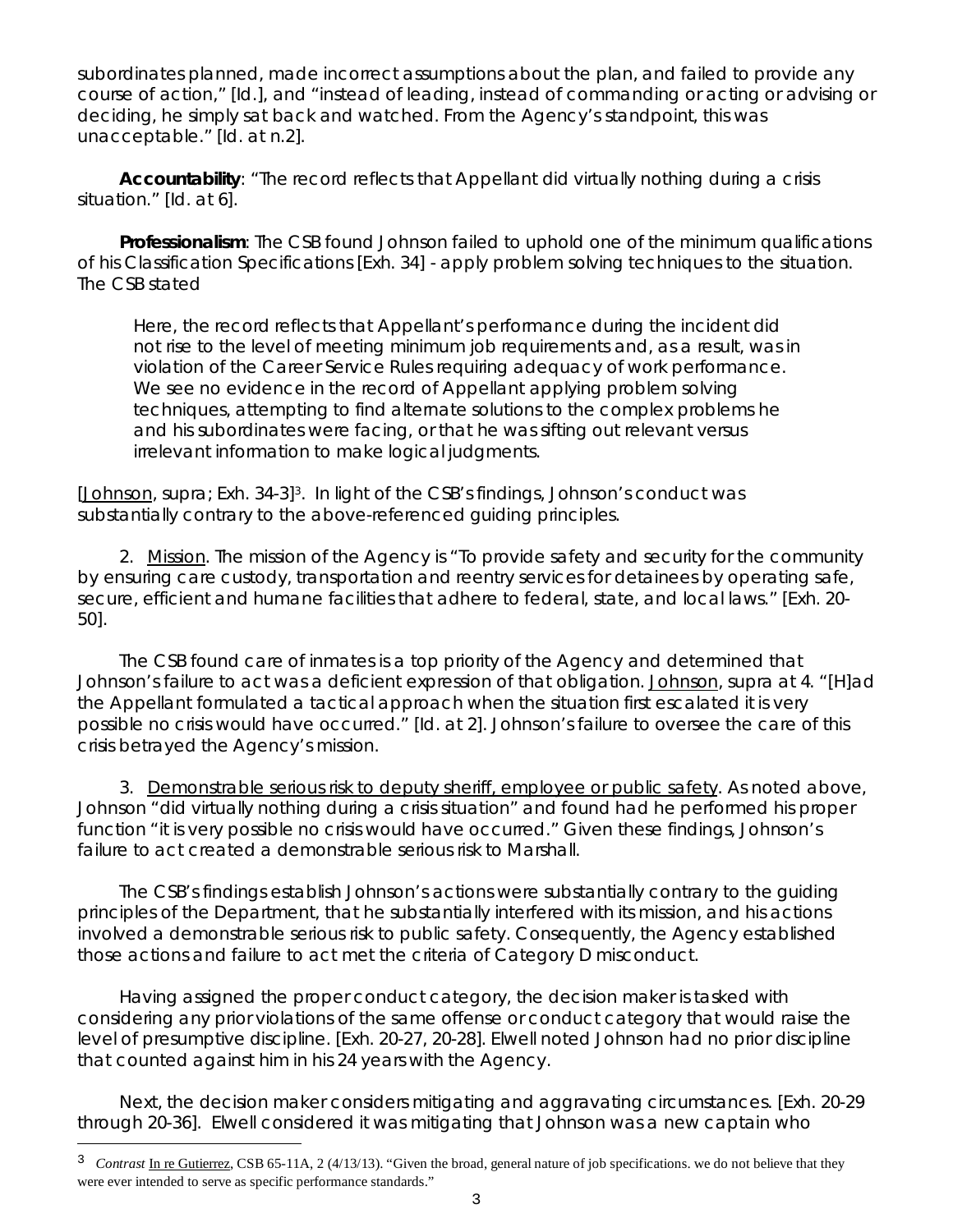became the Watch Commander of the DDC less than two months before the events underlying this case;<sup>[4](#page-3-0)</sup> Also in mitigation, Elwell acknowledged Johnson's work reviews were "excellent," [Exh. 2-17], including the highest level of attainment, "outstanding," [Exh. CC-1, 2, 3, 4, 6], which was assessed during the same year as this incident, and "exceeds expectations" for the year after. [Exh. CC-8].

As aggravating factors, Elwell noted the subsequent death of inmate Marshal. She also cited the demonstrable legal or financial risk to the Department or City arising from Johnson's neglect of duty. [Exh. 2-17].

The Agency presented no evidence that linked any of Johnson's actions, or lack of action, to Marshall's death. To the contrary, Elwell testified that Marshall's death was unrelated to the degree of discipline. [Elwell testimony]. As a matter of law, an unproven justification cannot support an aggravated disciplinary penalty. In re Rocha, CSB 19-16A, 6 (7/6/17). Thus, the first basis for aggravating Johnson's penalty was not established.

Notwithstanding the foregoing, an aggravating factor is established in the matrix by an incident that includes "the existence of an actual and demonstrable legal or financial risk…" involving the improper care of an inmate. [Exh. 20-23, (emphasis added)]. The notice of intent to sue filed by Marshall's family constituted a demonstrable legal or financial risk to the Department or City arising from the incident in which Johnson neglected his duty of care toward an inmate.[5](#page-3-1) The Agency, therefore, established this aggravating factor.

Next, as a first Conduct Category D violation, the matrix places Johnson's violation of RR 1100.8 at a penalty level 5. [Exh. 20-90]. The penalties for that level range from a mitigated suspension of 4-6 days, to a presumptive 10-day suspension, to 14-16 days of suspension in the aggravated range. While Johnson's work record was exemplary, Elwell found it was "not sufficiently weighty" to justify a mitigated penalty in view of the established aggravating factor.

Having found that Elwell established both mitigating and aggravating factors, her election of a 10-day suspension fell within the parameters of the Agency's matrix, and therefore also fell within the range of penalties that could be assessed by a reasonable administrator. *See* Economakos, *supra*; *see also* In re Gajarszki et al, CSB 30-17A, 32-17A, 33-17A (10/18/18).

The burden falls to Johnson to prove the discipline assigned for the proven violations was imposed arbitrarily, that is, based substantially on considerations unsupported by record evidence, or that discipline is clearly excessive.<sup>[6](#page-3-2)</sup> Economakos, supra. In that regard, Johnson noted his exemplary work history [Exh. CC]. Elwell already factored in Johnson's notable work record, as well as his lack of experience as a captain who had to respond to a dire emergency. Johnson failed to establish that the degree of discipline elected by the Agency's decision maker was clearly excessive or based substantially on considerations that are not supported by a preponderance of the evidence.

Ξ

<span id="page-3-0"></span><sup>&</sup>lt;sup>4</sup> "Captain Johnson was transferred to the DDC as a Watch Commander in September 2015. This was the first time he has worked in the facility…" [Exh. CC-9].

<span id="page-3-1"></span><sup>&</sup>lt;sup>5</sup> I make no determination that Johnson's neglect contributed to Marshall's death; Nonetheless, under the matrix, an aggravating factor is established by an incident that included a legal or financial risk to the Agency or City that involved, inter alia, improper care of an inmate. [Exh. 20-23]. Both factors – a legal or financial risk to the City and improper care of an inmate - were present, if not connected. Language in the matrix that suggests direct causation between the employee's conduct and the risk of legal or financial consequences is notably absent. All that is required is "the existence of an actual and demonstrable legal or financial risk…" Thus, it was not improper to assess this

<span id="page-3-2"></span>aggravating factor under the expansive parameters of the Agency's disciplinary matrix.<br><sup>6</sup> Under CSR 20-56, the burden of proof now resides with an appellant to prove the agency's disciplinary decision was clearly erroneou that the application of the disciplinary matrix was clearly erroneous.